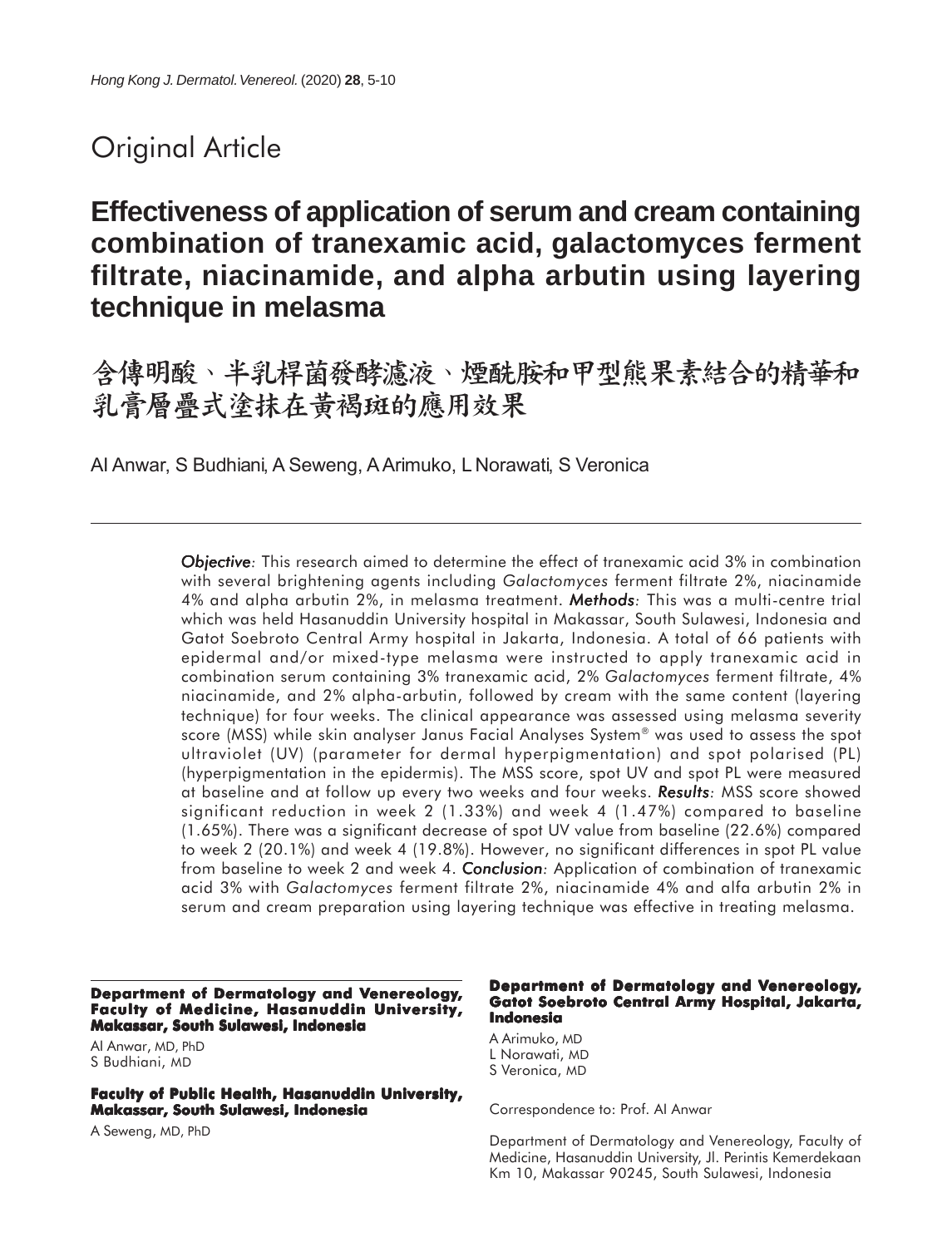目的:本研究旨在確定3%傳明酸混合數種增白劑(包括2%半乳發酵濾液、4%煙酰胺和 2%甲型熊果素)的組合用來治療黃褐斑的效果。方法:這是一項多中心臨床試驗,在印度 尼西亞南蘇拉威西省望加錫的哈桑努丁大學醫院和印度尼西亞雅加達的加托特·索布羅託中 央軍醫院進行。總共 66 名表皮或混合型黃褐斑患者,按指示先塗抹含有 3%傳明酸、 2% 半 乳發酵濾液、4% 煙酰胺和2% 甲型熊果素結合的精華,再重複塗多一層相同成分的乳劑,持 續四個星期。我們使用黃褐斑嚴重度分數來評估臨床外觀,同時使用皮膚分析儀 Janus 面部 皮膚檢測系統®評估點紫外線(真皮層色素沉著過度的參數)和點極化(表皮色素沉著過 度)。分別在基線、第二周和第四周跟進時,測量黃褐斑嚴重度分數、點紫外線和點極化。 結果:與基線(1.65%)相比,黃褐斑嚴重度分數評分在第二週(1.33%)和第四週 (1.47%)顯著降低。第二週 (20.1%)和第四週 (19.8%) 的點紫外線值亦較基線 (22.6%) 低。反之,基線到第2周和第4週的點極化值無顯著差異。結論:將3%傳明酸與2%半乳發 酵濾液、 4% 煙酰胺和 2% 甲型熊果素結合的精華和乳膏層疊式塗抹能有效治療黃褐斑。

**Keywords:** Alfa arbutin, *Galactomyces* ferment filtrate, melasma, niacinamide, tranexamic acid關鍵詞:甲型熊果素、半乳桿菌發酵濾液、黃褐斑、煙酰胺、傳明酸

### **Introduction**

Melasma is characterised by irregular light brown to gray macules or patches on sunexposed sites, such as the cheek, forehead, nose, and chin. This condition may occur in any skin types, ethnic group, or gender, but is more common in skin types III and IV and in women of reproductive age. The exact aetiology is still unknown but factors such as ultraviolet (UV) exposure, genetic predisposition, and hormonal status lead to increased melanosome synthesis and their transfer to keratinocyte.<sup>1</sup>

The treatment of melasma is especially challenging as the main goal is to obtain clinical improvement without hypopigmentation.<sup>2</sup> Hydroquinone remains the gold standard therapy.3 However, side effects such as irritation, erythema, and ochronosis are not rare and thus a new treatment approach is required.4

Tranexamic acid, originally developed as an antifibrinolytic agent, has recently come into surface as an alternative treatment for melasma. An *in-vitro* study has shown that tranexamic acid can inhibit melanin synthesis by disrupting the interaction between melanocyte and keratinocyte. This is done through the inhibition of plasminogen/plasmin system which downregulates tyrosinase activity and results in decreased melanin synthesis.<sup>5</sup> Topical tranexamic acid the preferred route of administration due to its minimal systemic absorption.<sup>6</sup>

A trial showed that a tranexamic acid combination serum containing 3% tranexamic acid, *Galactomyces* ferment filtrate (GFF), niacinamide, and alpha arbutin was superior to 4% hydroquinone and placebo in increasing skin whitening.<sup>7</sup> In addition, a preliminary data showed that the application of tranexamic acid combination serum followed by cream of the same ingredient resulted in a more significant increase in skin whitening compared to serum only (unpublished data).8

This study aims to evaluate the effectiveness of topical application of tranexamic acid combination serum and cream using layering technique in patients with melasma.

### **Methods**

#### *Study design, place, and time*

This multi-centre pre-post interventional study was carried out in the Department of Dermatovenereology, Hasanuddin University, Makassar, South Sulawesi, and Department of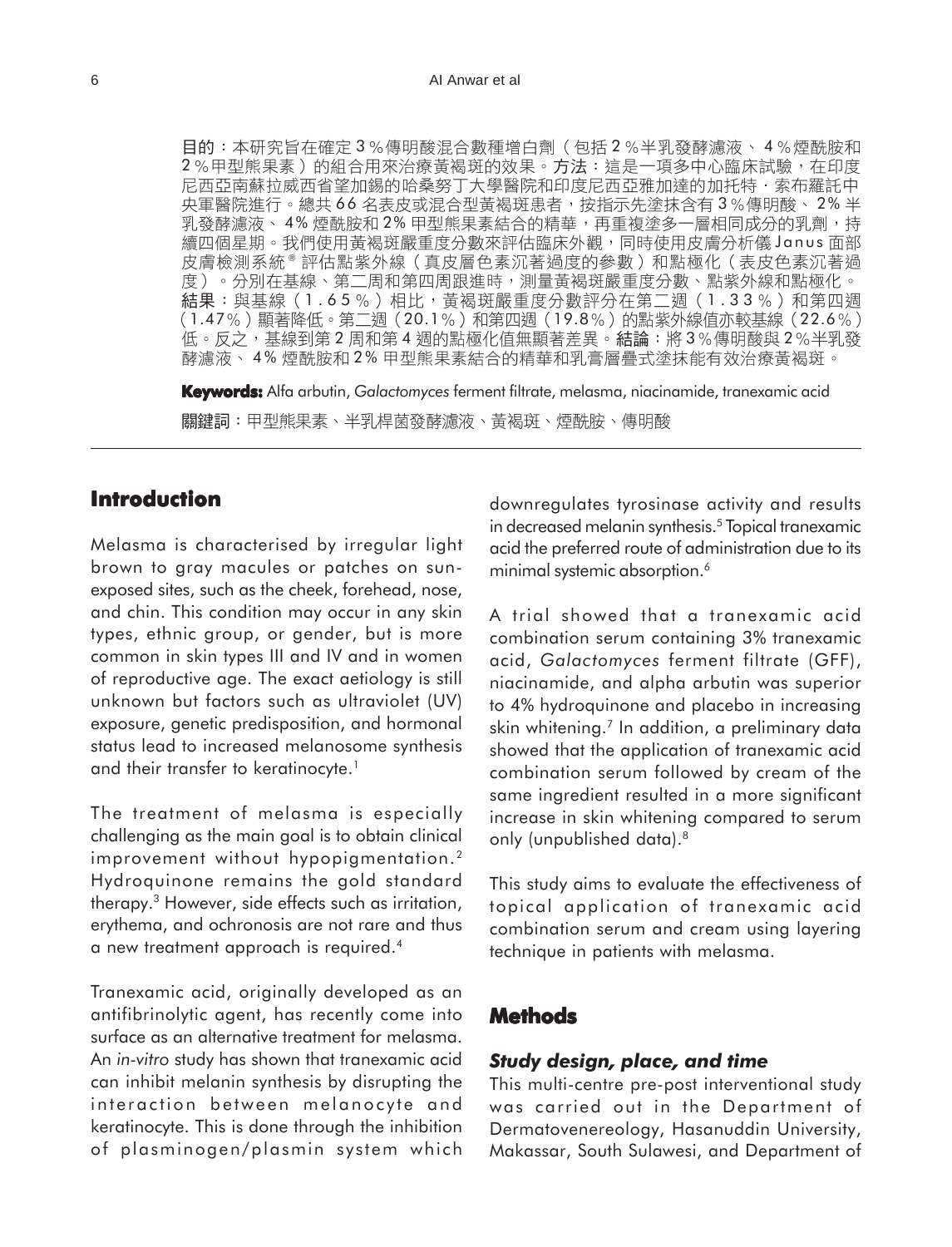Dermatovenereology, Gatot Soebroto Central Army Hospital, Jakarta, Indonesia from May-June 2018.

#### *Subjects*

Women with epidermal or mixed-type melasma diagnosed by experienced dermatologists were recruited using consecutive sampling. Subjects 35- 50 years old with Fitzpatrick skin type II, IV, and V who worked indoors for a minimum of eight hours per day were included in this study. Those who were pregnant, using hormonal contraception, any melasma treatment in the past month, history of systemic tranexamic acid in the past three months, and facial skin inflammatory disorders were excluded. This study was approved by the research ethics committee of the Faculty of Medicine, Hasanuddin University, Indonesia.

#### *Study protocol*

Initially, information such as the duration of melasma, sunscreen use, length of daily sun exposure was collected through history taking. The melasma severity score (MSS) was calculated and Woods' lamp examination was done to determine the type of melasma. In addition, the spot UV, spot polarised (PL), skin tone, and sebum score were analysed in each subject using Janus Facial Analysis System®. Clinical photographs were taken using 16.1-megapixel Sony® digital camera.

The subjects were then instructed to apply the 3% tranexamic acid combination serum containing 3% tranexamic acid, 2% *Galactomyces* ferment filtrate, 4% niacinamide, and 2% alpha-arbutin, followed by 3% tranexamic acid combination cream with the same composition as the serum (WLW SynergiLab, Ltd) twice daily in the morning and evening after face washing. No topical preparations were to be applied on the face except for sunscreen with SPF 35 which was applied every morning, one minute after applying the cream.

Subjects were followed-up every 14 days for a total of 28 days. The clinical improvement, MSS, and results from the Janus Facial Analysis System® from each visit were assessed and compared.

#### *Janus Facial Analysis System®*

Janus Facial Analysis System® (PSI, Korea) is a facial analysis device with 10-megapixel ultra-highresolution camera. It is equipped with chin supports and forehead clamps, thus ensuring the stabilisation of the subject's head. Facial images are captured and analysed with the internal image analysis program. Spot UV denotes the hyperpigmentation area in the dermis while spot PL denotes the hyperpigmentation area in the epidermis. Skin tone, on the other hand, is a measure of skin brightness with a value of 0-100%. The score 0 and 100 represent the color black and white, respectively.

#### *Statistical evaluation*

Data analysis was done by Statistical Package for Social Sciences (SPSS) 18.0 for Windows (SPSS Inc. Chicago, IL, USA). The statistical tests used were Mann-Whitney test and Wilcoxon signedrank-test. A p-value <0.05 was considered as significant.

#### **Results**

A total of 66 subjects with epidermal or mixed-type melasma participated in this study. Thirty-four subjects (3 dropped out) and 32 subjects (2 dropped out) were recruited in Department of Dermatovenereology, Hasanuddin University and Department of Dermatovenereology, Gatot Soebroto Central Army Hospital, respectively. Figure 1 shows a significant MSS reduction from an initial value of 1.65 after 14 days (1.47) and 28 days of application (1.33), respectively  $(p<0.05)$ .

A significant reduction in spot UV but not in the spot PL levels were shown in Figures 2 and 3, respectively. The spot UV level was decreased from 22.6% to 20.1% and to 19.8% after two and four weeks of application, respectively.

A significant reduction in skin tone (Figure 4) and sebum levels (Figure 5) as measured by Janus Facial Analysis System® was also observed after 14 days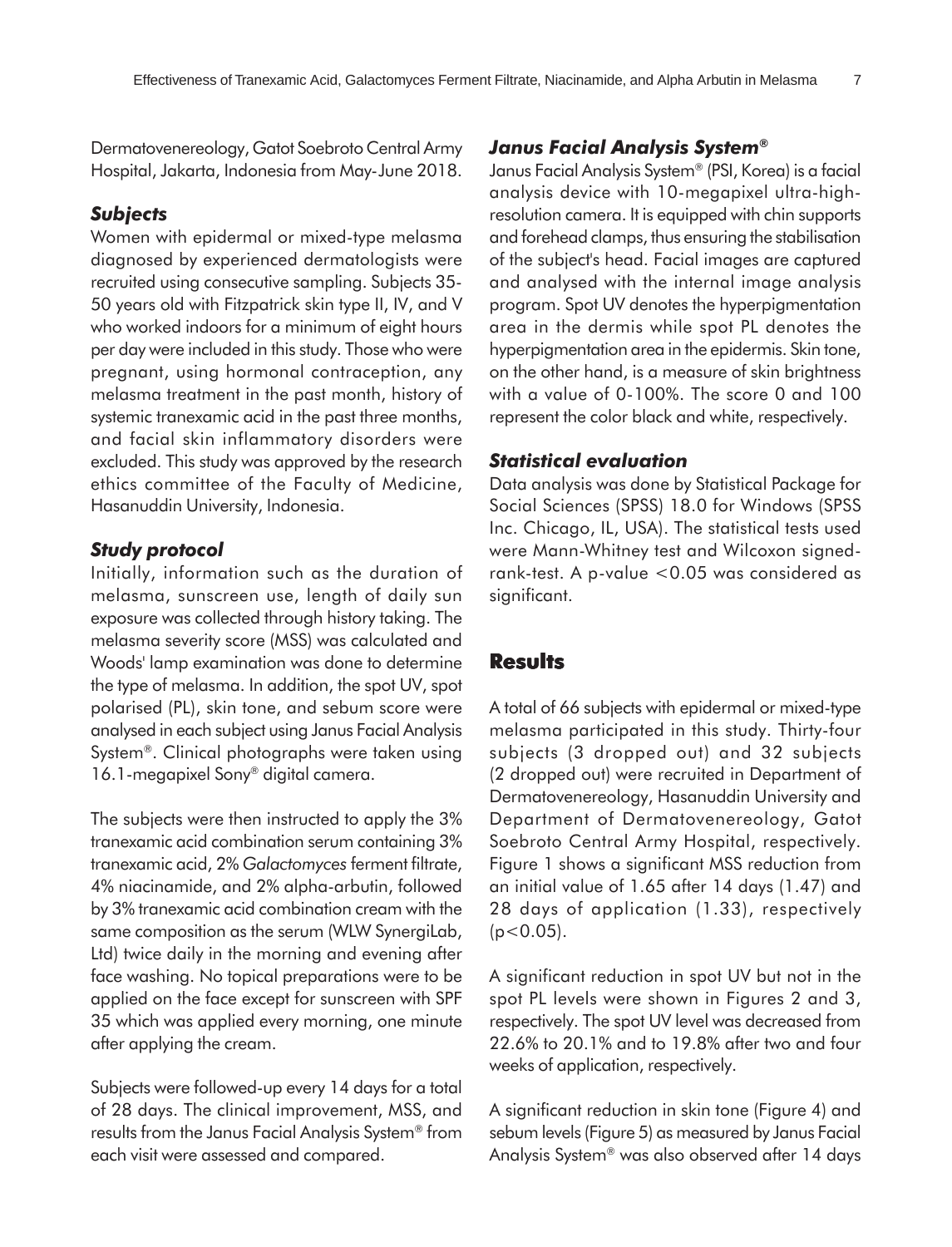and 28 days of application ( $p < 0.05$ ). The skin tone was found to decrease from 42.3% to 42.1% and 41.8%, after two and four weeks of application, respectively. A similar trend was also shown by the sebum level measurement after four weeks of application, from 87.6% to 66.8%.







**Figure 2.** Changes in spot UV.







**Figure 4. Figure 4.** Changes in skin tone.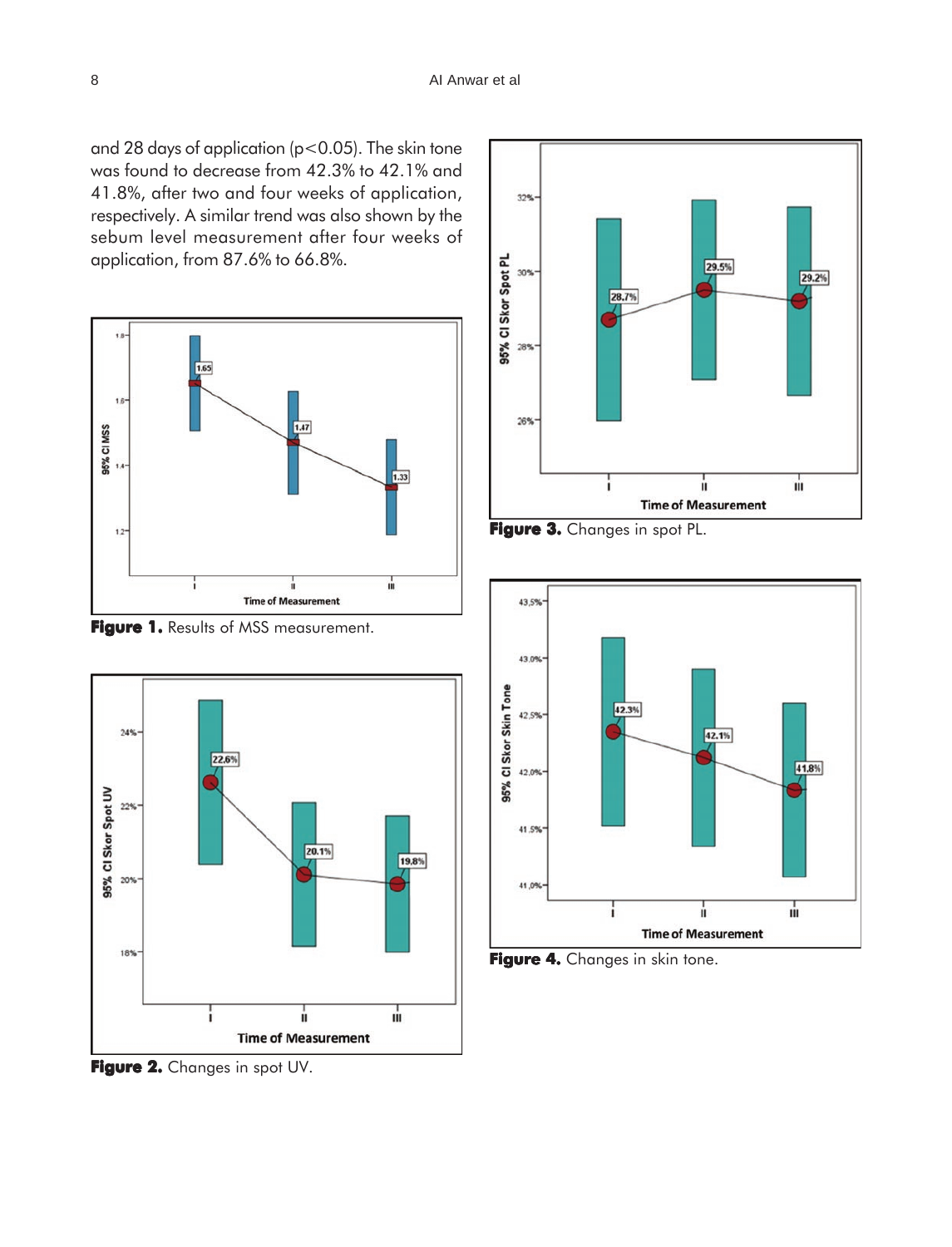

**Figure 5. Figure 5.** Changes in sebum level.

## **Discussion**

The change in MSS is shown in Figure 1, where a significant reduction in MSS was evident after two and four weeks of application ( $p < 0.05$ ). MSS is a simple and practical approach to score the pigmentation intensity of the skin.9 It is divided into four grades, grade 0 (absence of melasma), grade 1 (mild melasma), grade 2 (moderate melasma), and grade 3 (severe melasma).10 This result shows that the application of tranexamic acid combination cream using layering technique resulted in significant improvement in skin pigmentation.

Figures 2 and 3 show the change in spot UV and spot PL. It is interesting to see that the change in skin hyperpigmentation is more pronounced in the deeper level (dermis) as shown by the significant reduction in the spot UV level. This result indicates that the application of tranexamic acid combination serum and cream using layering technique is especially effective in the deeper layer of the skin.

The skin tone was shown to decrease significantly as shown in Figure 4. This result was different from

what was expected with the decrease of the spot UV level, the pigmentation should be also decreasing, which corresponds to the increase in skin tone. However, the data instead showed a decreasing trend (becoming darker). This result can be due to two reasons. First, the melanin from the applied site might have dispersed to the surrounding area. A study showed that although the melasma index (MI) after 8-week of topical and oral tranexamic acid on the applied site showed a significant reduction, an increased MI was found in the surrounding area.<sup>11</sup> In addition, topical tranexamic acid was also shown to induce erythema in the application site.<sup>11</sup> The induced erythema may be interpreted by the device as a decrease in skin tone.

Data in Figure 5 showed a decrease in facial sebum level after four and eight weeks of topical application. This could be attributed to the GFF content in this combination preparation. Lee et al showed a 64.17% sebum reduction after the application of 97% GFF.12 In addition, they also found a decrease in the number of comedones and enlarged pores. The exact mechanism of how GFF reduces sebum remains to be elucidated. Further study is required to reveal the mechanism.

The side effects reported in this study included oedema and erythema reported by one subject, acne reported by 13 subjects, and facial soreness and pruritus experienced by four subjects. However, the side effects did not require therapy cessation.

## **Conclusion**

The application of tranexamic acid combination serum and cream using layering technique resulted in an improvement in melasma, both subjectively and objectively, and reduced sebum level. Future studies with longer follow-up period need to be conducted to evaluate the skin tone and spot PL levels.